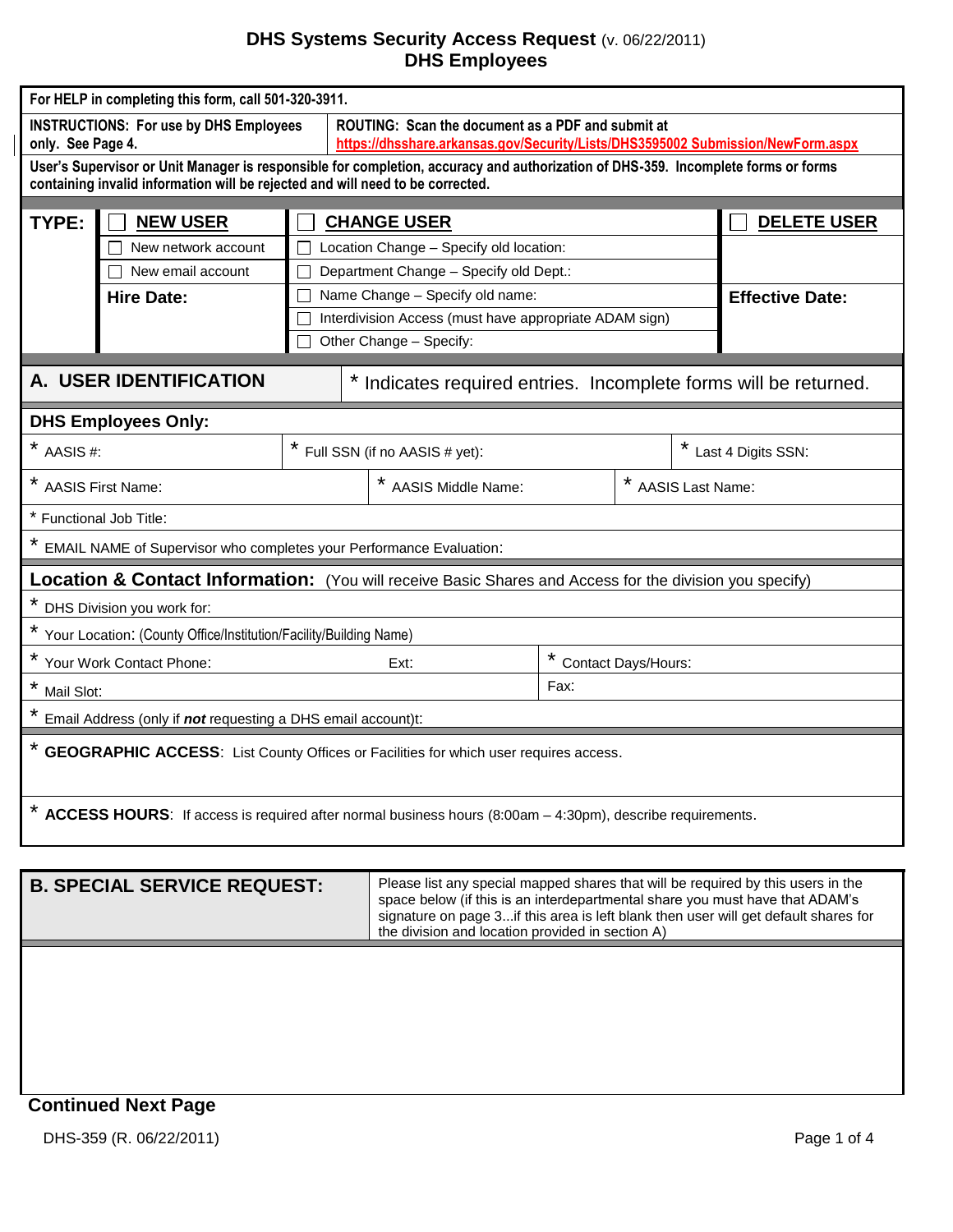**C. SERVICE REQUEST: For HELP in completing this form, call 501-320-3911.** 

| <b>OTHER NETWORK SERVICES:</b>                                                                                                                                                                    |                                                                                                        |                                                                                    |                         |                                                          |                                        |                             |                        |
|---------------------------------------------------------------------------------------------------------------------------------------------------------------------------------------------------|--------------------------------------------------------------------------------------------------------|------------------------------------------------------------------------------------|-------------------------|----------------------------------------------------------|----------------------------------------|-----------------------------|------------------------|
| П<br><b>DHS Portal Access</b>                                                                                                                                                                     |                                                                                                        |                                                                                    |                         |                                                          |                                        |                             |                        |
|                                                                                                                                                                                                   |                                                                                                        |                                                                                    |                         |                                                          |                                        |                             |                        |
|                                                                                                                                                                                                   | г<br>RDC access<br>П<br>Imaging system (Edoctus) -- Specify any access restrictions:                   |                                                                                    |                         |                                                          |                                        |                             |                        |
|                                                                                                                                                                                                   | <b>MAINFRAME LOGON &amp; MAINFRAME APPLICATIONS:</b> Check application(s) to which user needs access   |                                                                                    |                         |                                                          |                                        |                             |                        |
| Mainframe Logon Access (CICS)                                                                                                                                                                     |                                                                                                        | Changes: Your current Mainframe User ID                                            |                         |                                                          |                                        |                             |                        |
| $\Box$ DDS Mainframe                                                                                                                                                                              | $\Box$ DDS Pharmacy                                                                                    | $\Box$ Legal Services                                                              |                         | $\Box$ Overpayments                                      |                                        |                             |                        |
| $\Box$ ACES<br>$\Box$ FACTS<br>$\Box$ WISE<br>DCO: Access needed for these applications                                                                                                           |                                                                                                        |                                                                                    |                         |                                                          |                                        |                             |                        |
| $\Box$ TEA<br>$\Box$ FS<br>DCO: User works with these programs                                                                                                                                    |                                                                                                        |                                                                                    |                         | $\Box$ Medicaid                                          | $\Box$ Med Waiver                      | $\Box$ LTC<br>□ Foster Care |                        |
|                                                                                                                                                                                                   | DCO: Indicate User's Functional Job Title and what<br>level of access needed                           |                                                                                    |                         |                                                          |                                        |                             |                        |
|                                                                                                                                                                                                   |                                                                                                        |                                                                                    |                         |                                                          |                                        |                             |                        |
|                                                                                                                                                                                                   | <b>SYSTEM APPLICATIONS:</b> For questions contact your Division's systems coordinator.                 |                                                                                    |                         |                                                          |                                        |                             |                        |
|                                                                                                                                                                                                   | APPLICATION SPECIFIC INFORMATION: These DHS Applications require additional information, as indicated. |                                                                                    |                         |                                                          |                                        |                             |                        |
|                                                                                                                                                                                                   | IRIS (Incident Reporting Information System)                                                           | Job Title:                                                                         |                         |                                                          |                                        |                             |                        |
| $\sim$                                                                                                                                                                                            | ANSWER User - Check one:                                                                               | $\Box$ Worker                                                                      | □ New Worker            | Service Manager                                          | $\Box$ Inquiry                         |                             | <b>Limited Inquiry</b> |
|                                                                                                                                                                                                   | ANSWER User - User's Functional Job Title:                                                             |                                                                                    |                         |                                                          |                                        |                             |                        |
| ANSWER User - Check one:                                                                                                                                                                          |                                                                                                        | Assign Tasks:                                                                      | $\Box$ Yes              |                                                          | $\Box$ No                              |                             |                        |
|                                                                                                                                                                                                   | ANSWER User - Check for access                                                                         | $\Box$ EPPIC (EBT)                                                                 |                         | $\Box$ FRMS                                              |                                        |                             |                        |
| ASH - Select all that apply:<br>$\sqcup$                                                                                                                                                          |                                                                                                        | $\Box$ ACUITY                                                                      | $\Box$ ESSENTIA         | Clinician Code                                           |                                        |                             |                        |
| ASH:                                                                                                                                                                                              | Degree:                                                                                                | Hire Date:                                                                         |                         |                                                          |                                        |                             |                        |
| <b>CHRIS</b>                                                                                                                                                                                      | User's Employment Date:                                                                                |                                                                                    | User's Education Level: |                                                          | Position Title:                        |                             |                        |
| SOLQ                                                                                                                                                                                              | Date of ASP Criminal Background Check:                                                                 |                                                                                    |                         | Location of CBC Report:                                  |                                        |                             |                        |
| <b>Vital Records</b><br>$\sim$                                                                                                                                                                    |                                                                                                        | Date of ASP Criminal Background Check:                                             |                         |                                                          | Location of CBC Report:                |                             |                        |
| KidCare<br>$\Box$                                                                                                                                                                                 | $\Box$ UCD                                                                                             |                                                                                    |                         |                                                          |                                        |                             |                        |
| $\Box$<br><b>Other Applications</b>                                                                                                                                                               |                                                                                                        | Specify application name:                                                          |                         |                                                          |                                        |                             |                        |
|                                                                                                                                                                                                   | <b>ACCESS ARKANSAS TEMPLATES:</b>                                                                      |                                                                                    |                         |                                                          |                                        |                             |                        |
| $\Box$ Add / $\Box$ Remove                                                                                                                                                                        |                                                                                                        | ROL_AccessArkansas_DCOUserSupervisor                                               |                         |                                                          |                                        |                             |                        |
| □ Add / □ Remove                                                                                                                                                                                  |                                                                                                        | ROL AccessArkansas DCOUserCaseWorker                                               |                         |                                                          |                                        |                             |                        |
| $\Box$ Add / $\Box$ Remove                                                                                                                                                                        |                                                                                                        | ROL_AccessArkansas_DCOUserClerical                                                 |                         |                                                          |                                        |                             |                        |
| $\Box$ Add / $\Box$ Remove<br>$\Box$ Add / $\Box$ Remove                                                                                                                                          |                                                                                                        | ROL_AccessArkansas_DCCECEUserSupervisor<br>ROL_AccessArkansas_DCCECEUserCaseWorker |                         |                                                          |                                        |                             |                        |
| □ Add / □ Remove                                                                                                                                                                                  |                                                                                                        | ROL_AccessArkansas_DCCECEUserClerical                                              |                         |                                                          |                                        |                             |                        |
| $\Box$ Add / $\Box$ Remove<br>ROL_AccessArkansas_DriversLicenseSrv                                                                                                                                |                                                                                                        |                                                                                    |                         |                                                          |                                        |                             |                        |
|                                                                                                                                                                                                   |                                                                                                        |                                                                                    |                         |                                                          |                                        |                             |                        |
|                                                                                                                                                                                                   | <b>DATA WAREHOUSE TEMPLATES:</b>                                                                       |                                                                                    |                         |                                                          |                                        |                             |                        |
| $\Box$ Add / $\Box$ Remove<br>ROL_EDWMGRAppUser                                                                                                                                                   |                                                                                                        |                                                                                    |                         | □ Add / □ Remove                                         | ROL_EDWDOVAppUser                      |                             |                        |
| $\Box$ Add / $\Box$ Remove                                                                                                                                                                        |                                                                                                        | ROL_EDWDAASAppUser                                                                 |                         | $\Box$ Add / $\Box$ Remove                               |                                        | ROL_EDWDSBAppUser           |                        |
| $\Box$ Add / $\Box$ Remove<br>ROL_EDWDBHSAppUser                                                                                                                                                  |                                                                                                        |                                                                                    |                         | $\Box$ Add / $\Box$ Remove                               | ROL_EDWDYSAppUser                      |                             |                        |
| $\Box$ Add / $\Box$ Remove<br>ROL_EDWDCCECEAppUser                                                                                                                                                |                                                                                                        |                                                                                    |                         | $\Box$ Add / $\Box$ Remove<br>$\Box$ Add / $\Box$ Remove | ROL_EDWOFAAppUser<br>ROL_EDWOPPAppUser |                             |                        |
| $\Box$ Add / $\Box$ Remove<br>ROL_EDWDCFSAppUser<br>$\Box$ Add / $\Box$ Remove<br>ROL_EDWDCOAppUser                                                                                               |                                                                                                        |                                                                                    |                         | □ Add / □ Remove                                         | ROL_EDWOQAAppUser                      |                             |                        |
| $\Box$ Add / $\Box$ Remove<br>ROL_EDWDDSAppUser                                                                                                                                                   |                                                                                                        |                                                                                    |                         |                                                          |                                        |                             |                        |
| $\Box$ Add / $\Box$ Remove                                                                                                                                                                        | ROL EDWDMSAppUser                                                                                      |                                                                                    |                         | □ Add / □ Remove                                         | ROL EDWAppSuperUser                    |                             |                        |
|                                                                                                                                                                                                   |                                                                                                        |                                                                                    |                         |                                                          |                                        |                             |                        |
| Additional Comments (if any action necessary is not listed anywhere on the previous pages which would help us set up appropriate<br>access and permissions, please list here) PLEASE BE SPECIFIC: |                                                                                                        |                                                                                    |                         |                                                          |                                        |                             |                        |
|                                                                                                                                                                                                   |                                                                                                        |                                                                                    |                         |                                                          |                                        |                             |                        |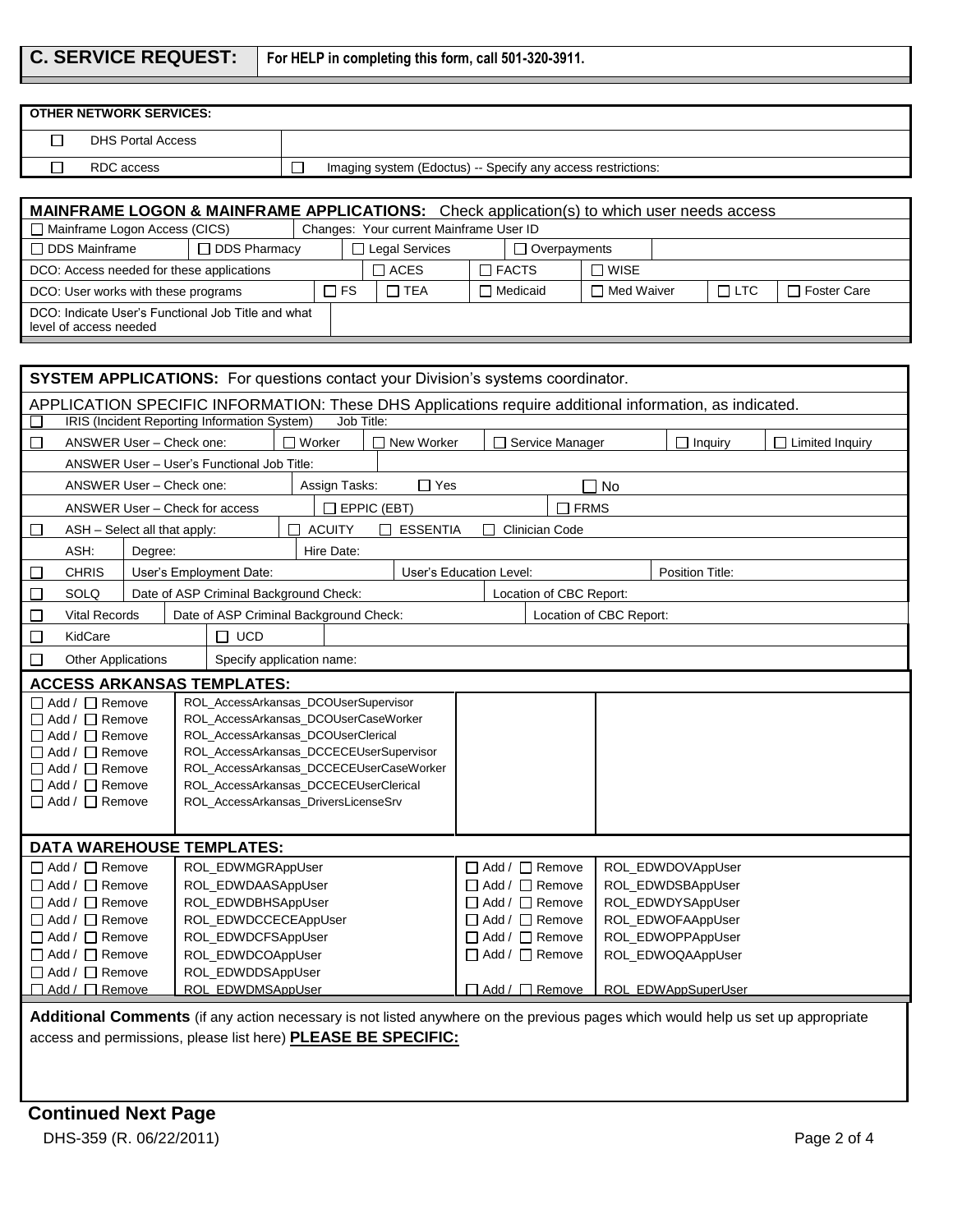| D.1. USER's Signature                                                                                                                                                                                                                                                                                                                                                                                                                                                                                                                                                                                                                   | * Indicates Required Entries |  |  |  |  |  |
|-----------------------------------------------------------------------------------------------------------------------------------------------------------------------------------------------------------------------------------------------------------------------------------------------------------------------------------------------------------------------------------------------------------------------------------------------------------------------------------------------------------------------------------------------------------------------------------------------------------------------------------------|------------------------------|--|--|--|--|--|
| <b>YOUR RESPONSIBILITIES:</b><br>By signing below, you attest that the information you have provided is true and correct.<br>Both criminal and civil penalties as well as employee disciplinary actions may be applied for misrepresentations or                                                                                                                                                                                                                                                                                                                                                                                        |                              |  |  |  |  |  |
| inaccuracies.<br>Carefully read the details of Security Agreement and Confidentiality Statement below to be sure you understand<br>your responsibilities<br><b>USER's CERTIFICATION:</b>                                                                                                                                                                                                                                                                                                                                                                                                                                                |                              |  |  |  |  |  |
| I certify that I have read, understand and agree to the terms in Section E, Security Agreement & Confidentiality<br>Statement detailed, on Page 3&4 of this form.                                                                                                                                                                                                                                                                                                                                                                                                                                                                       |                              |  |  |  |  |  |
| * User's Signature:                                                                                                                                                                                                                                                                                                                                                                                                                                                                                                                                                                                                                     | *<br>Date:                   |  |  |  |  |  |
| * Indicates Required Entries. Incomplete forms will be returned.                                                                                                                                                                                                                                                                                                                                                                                                                                                                                                                                                                        |                              |  |  |  |  |  |
| * Indicates Required Entries<br>D.2. AUTHORIZED DHS APPROVING MANAGER'S (ADAM) Signature<br><b>ADAM's RESPONSIBILITIES:</b><br>By signing below, you attest that the information you have provided is true and correct.<br>Both criminal and civil penalties as well as employee disciplinary actions may be applied for misrepresentations or<br>inaccuracies., Carefully read the details of this agreement (Page 3& 4), to be sure you understand your<br>responsibilities.<br><b>ADAM's CERTIFICATION:</b><br>My signature, below, certifies that I have read, understand and agree to all terms of Section E, Security Agreement & |                              |  |  |  |  |  |
| Confidentiality Statement, detailed on Page 3&4 of this form.<br>* Indicates Required Entries. Incomplete forms will be returned.                                                                                                                                                                                                                                                                                                                                                                                                                                                                                                       |                              |  |  |  |  |  |
| * Authorized DHS Approving Manager's Signature:                                                                                                                                                                                                                                                                                                                                                                                                                                                                                                                                                                                         | * Date:                      |  |  |  |  |  |
| * Authorized DHS Approving Manager's Printed Name:                                                                                                                                                                                                                                                                                                                                                                                                                                                                                                                                                                                      |                              |  |  |  |  |  |
| Authorized DHS Approving Manager's AASIS Number:                                                                                                                                                                                                                                                                                                                                                                                                                                                                                                                                                                                        | <b>Phone Number:</b>         |  |  |  |  |  |

**A current list of ADAM's can be found here: <https://dhsshare.arkansas.gov/Security/Lists/ADAMS/AllItems.aspx>**

## **E. Security Agreement and Confidentiality Statement**

## **USER's and DHS APPROVING MANAGER's CERTIFICATION**

#### **Restricted Access:**

The Department of Human Services (DHS), Office of Systems & Technology (OST), manages access to the DHS Information Systems Network. Access is restricted to use for official business purposes only. The DHS CIO may terminate any level of user access without notice. Access is contingent on the following: (1) provision of User identification information; (2) provision of identification validation upon request; (3) User certification of the Security Agreement and Confidentiality Statement; (4) Certification signatures of Contract Agent and DHS Approving Manager.

### **State of Arkansas Property:**

The State of Arkansas holds a proprietary interest in all state-furnished computer equipment, approved software, and associated data. All such computer equipment, software, or data, is restricted to use by authorized persons for official business purposes only.

### **Appropriate Use & No Expectation of Privacy:**

Users and Contractors accept responsibility for appropriate use of DHS Information Systems. Users' PCs, network activity, email, and internet usage may be monitored to detect improper use or illicit activity. **User understands that User may hold to no expectation of privacy in the use of state-furnished computer equipment or DHS Information Systems. Improper or illicit usage will be investigated and reported to DHS management and law enforcement.**

### **Password Protection Rules:**

User and Contractors understand and agree to the following: (1) User ID and password allows access to DHS Information Systems; (2) User agrees to take all necessary measures to safeguard the security of the User ID and password; (3) User will not share passwords nor use them in a manner that compromises the security of DHS Information Systems; (4) User will be held accountable for any unauthorized use of User's password; (5) User shall immediately report any compromise of password security to [dhs-it-security@arkansas.gov](mailto:dhs-it-security@arkansas.gov).

# **Continued Next Page…**